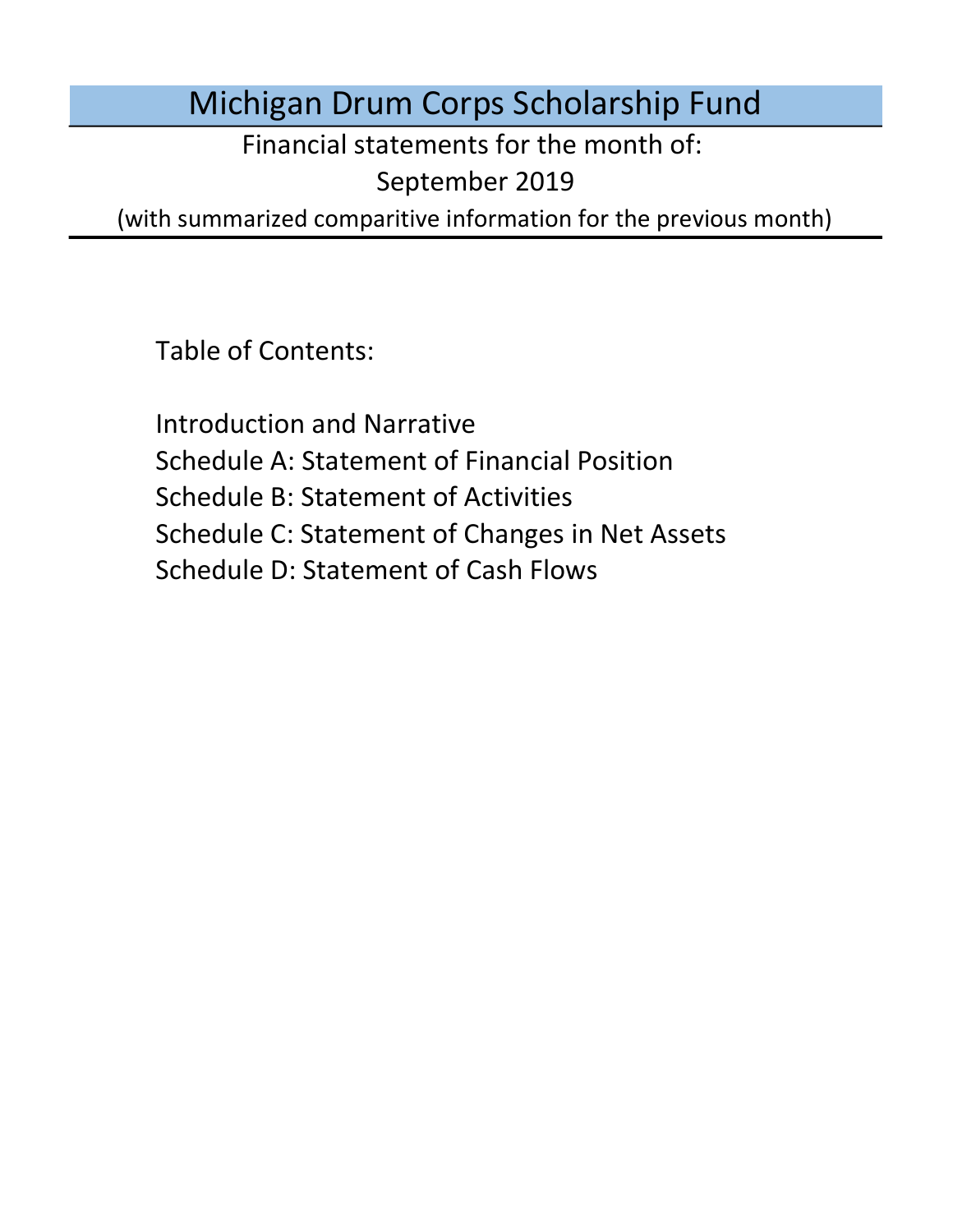### Introduction

The Michigan Drum Corps Scholarship Fund experienced its first full month in operations during September and sponsored the first of many future students seeking to participate in a member organization of Drum Corps International. The scholarship fund reached a number of milestones

- during the month, including but not limited to:<br>- Creation of the scholarship fund website at www.midrumcorpsfund.org
	-
	-
	- Rollout of the scholarship application on the website<br>Inaugural board meeting and inaugural disbursement committee meetings<br>Submission of the Form 1023 to the Internal Revenue Service for tax-exemption<br>First disbursement m
	- 2020 season

The Board of Directors would like to formally thank every individual associated with the creation of the scholarship fund. We could not have made it this far without your continued support!

## Monthly Financial Recap:

Liquid assets on hand: \$433.74 Donations: 4 donations received during September totaling \$844.00. Disbursements: 1 program related disbursement during September totaling \$200.00.

## Financial Narrative

September marked the first month of operations for the fund under its declared fiscal year. Cash for the month is \$397 higher than start-up funds deposited in August. \$205 of this is currently restricted to maintain minimum reserve requirements.

Program related expenses are up \$200 from August for audition materials and camp registrations. Administrative expenses are down \$107 from August as many of the start-up expenses were paid in the prior month. We anticipate program expenses to increase as more applications are submitted and administrative expenses to decrease in future months as most of the initial fund costs have been paid.

No funds are currently restricted by outside donors. All restrictions made by the Board are included under Unrestricted Funds in accordance with Generally Accepted Accounting Principles in the United States.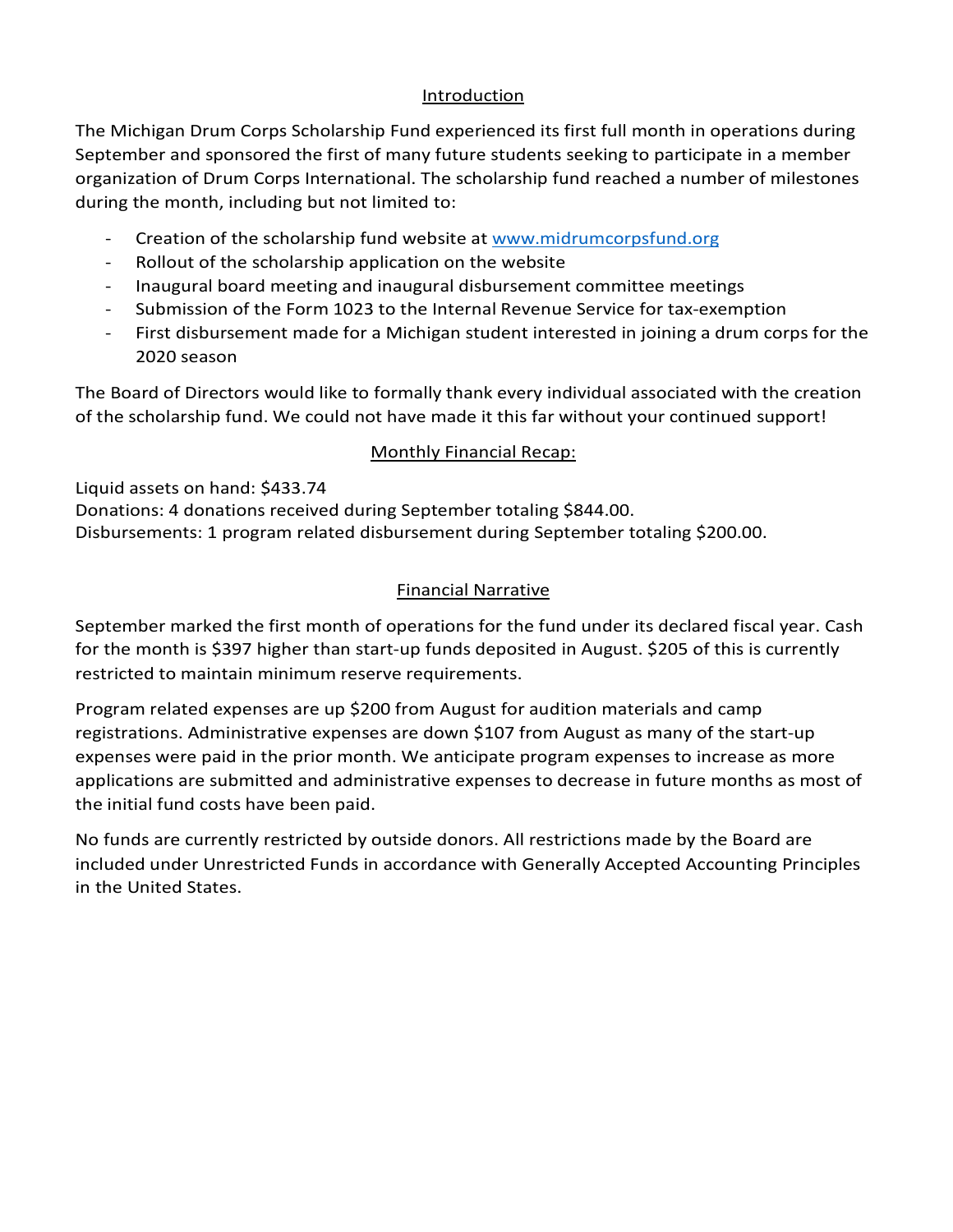## Michigan Drum Corps Scholarship Fund 1:33 PM Statement of Financial Position 10/05/2019

As of September 30, 2019 Accrual Basis Accrual Basis

|                                        | Sep 2019 | Aug 2019 |
|----------------------------------------|----------|----------|
| <b>ASSETS</b>                          |          |          |
| <b>Current Assets</b>                  |          |          |
| Cash                                   |          |          |
| <b>Unrestricted - Checking</b>         | 547.74   | 155.74   |
| <b>Unrestricted - Savings</b>          | 91.00    | 86.00    |
| <b>Less: Reserve Requirements</b>      | (205.00) | (5.00)   |
| <b>Total Unrestricted Cash</b>         | 433.74   | 236.74   |
| <b>Restricted Cash</b>                 | 205.00   | 5.00     |
| <b>Total Checking/Savings</b>          | 638.74   | 241.74   |
| <b>Accounts Receivable</b>             |          |          |
| <b>Accounts Receivable</b>             | 0.00     | 0.00     |
| <b>Pledges Receivable</b>              | 0.00     | 0.00     |
| <b>Allowance for Uncollectibles</b>    | 0.00     | 0.00     |
| <b>Total Accounts Receivable</b>       | 0.00     | 0.00     |
| <b>Total Current Assets</b>            | 638.74   | 241.74   |
| <b>Fixed Assets</b>                    |          |          |
| Property, Plant, & Equipment           | 0.00     | 0.00     |
| <b>Total Fixed Assets</b>              | 0.00     | 0.00     |
| <b>Other Assets</b>                    |          |          |
| <b>Marketable Securities</b>           | 0.00     | 0.00     |
| <b>Other Assets</b>                    | 0.00     | 0.00     |
| <b>Security Deposits</b>               | 0.00     | 0.00     |
| <b>Endowments</b>                      | 0.00     | 0.00     |
| <b>Total Other Assets</b>              | 0.00     | 0.00     |
| <b>TOTAL ASSETS</b>                    | 638.74   | 241.74   |
| <b>LIABILITIES &amp; EQUITY</b>        |          |          |
| <b>Liabilities</b>                     |          |          |
| <b>Current Liabilities</b>             |          |          |
| <b>Accounts Payable</b>                |          |          |
| <b>Accounts Payable</b>                | 0.00     | 0.00     |
| <b>Total Accounts Payable</b>          | 0.00     | 0.00     |
| <b>Other Current Liabilities</b>       |          |          |
| <b>Salaries and Wages Payable</b>      | 0.00     | 0.00     |
| <b>Total Other Current Liabilities</b> | 0.00     | 0.00     |
| <b>Total Current Liabilities</b>       | 0.00     | 0.00     |
| <b>Long Term Liabilities</b>           |          |          |
| <b>Notes Payable</b>                   | 0.00     | 0.00     |
| <b>Total Long Term Liabilities</b>     | 0.00     | 0.00     |
| <b>Total Liabilities</b>               | 0.00     | 0.00     |
| <b>Equity</b>                          |          |          |
| <b>Unrestricted Net Assets</b>         | 638.74   | 241.74   |
| <b>Donor Restricted Net Assets</b>     | 0.00     | 0.00     |
| <b>Total Equity</b>                    | 638.74   | 241.74   |
| <b>TOTAL LIABILITIES &amp; EQUITY</b>  | 638.74   | 241.74   |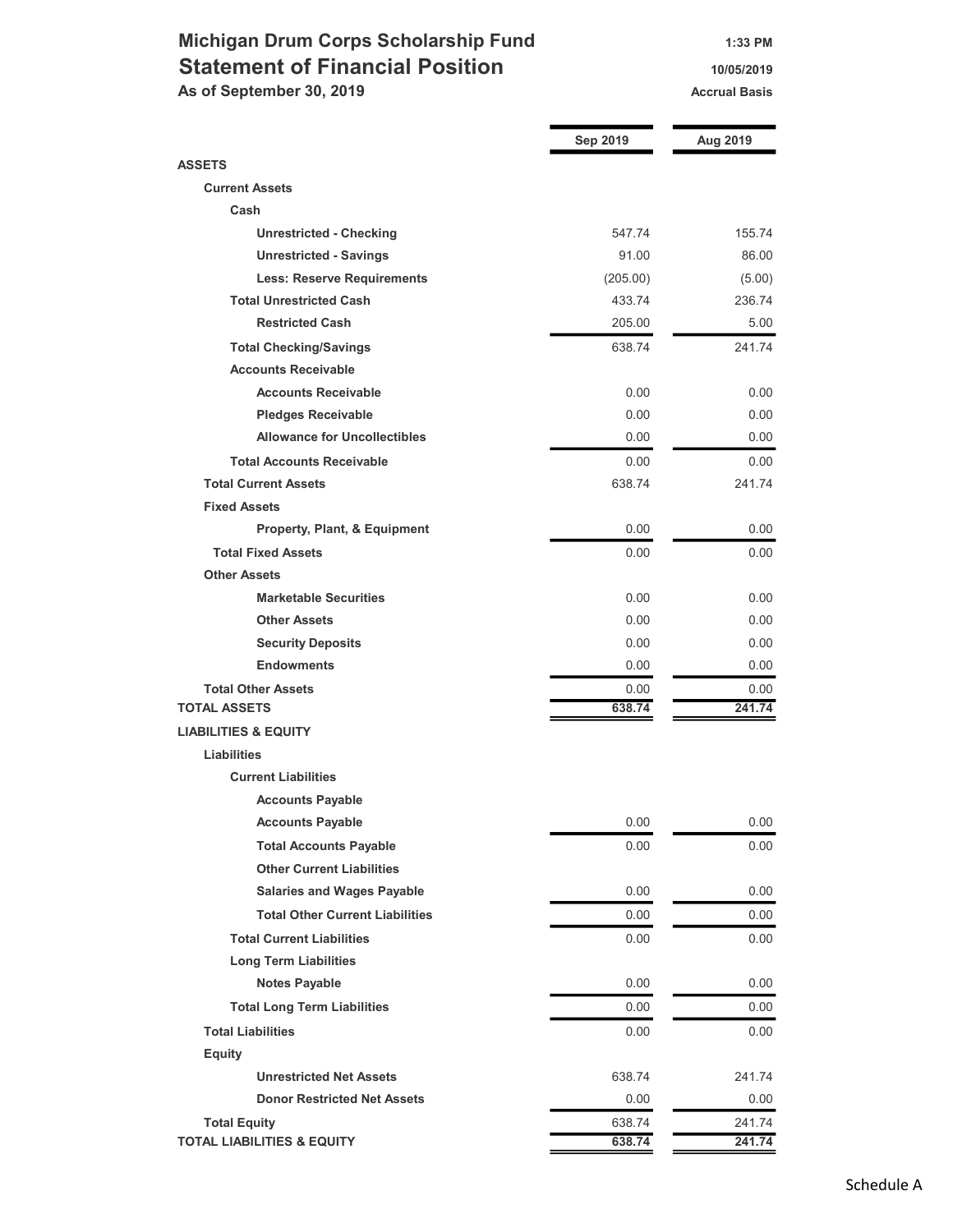# Michigan Drum Corps Scholarship Fund 4:41 PM Statement of Activities 10/05/2019

September 2019 **Accrual Basis Accrual Basis Accrual Basis** 

|                                      | <b>Sep 2019</b> | Aug 2019 |
|--------------------------------------|-----------------|----------|
| <b>Ordinary Income/Expense</b>       |                 |          |
| <b>Income</b>                        |                 |          |
| <b>Contributions</b>                 |                 |          |
| <b>Individual Contributions</b>      | 884.00          | 300.00   |
| <b>Corporate Contributions</b>       | 0.00            | 0.00     |
| <b>Gifts in Kind</b>                 | 0.00            | 0.00     |
| <b>Total Contributions</b>           | 884.00          | 300.00   |
| <b>Major Gifts</b>                   | 0.00            | 0.00     |
| <b>Investments</b>                   |                 |          |
| <b>Interest Income</b>               | 0.00            | 0.00     |
| <b>Investments</b>                   | 0.00            | 0.00     |
| <b>Other Income</b>                  | 0.00            | 0.00     |
| <b>Total Investments</b>             | 0.00            | 0.00     |
| <b>Other Income</b>                  | 0.00            | 0.00     |
| <b>Total Income</b>                  | 884.00          | 300.00   |
| <b>Expense</b>                       |                 |          |
| <b>Program Expenses</b>              |                 |          |
| <b>Auditions &amp; Camp Fees</b>     | 200.00          | 0.00     |
| <b>Member Tuition</b>                | 0.00            | 0.00     |
| <b>Other Program Expenses</b>        | 0.00            | 0.00     |
| <b>Total Program Expenses</b>        | 200.00          | 0.00     |
| <b>Administrative Expenses</b>       |                 |          |
| <b>Supplies</b>                      | 0.00            | 0.00     |
| Postage                              | 0.00            | 0.00     |
| <b>Travel</b>                        | 0.00            | 0.00     |
| <b>Registration Fees</b>             | 275.00          | 70.00    |
| <b>Software Purchases</b>            | 0.00            | 324.26   |
| <b>Other Expenses</b>                | 0.00            | 0.00     |
| <b>Contract Services</b>             | 0.00            | 0.00     |
| <b>Website Expenses</b>              | 12.00           | 0.00     |
| <b>Fundraising Expenses</b>          | 0.00            | 0.00     |
| <b>Bank Fees</b>                     | 0.00            | 0.00     |
| <b>Paypal Fees</b>                   | 0.00            | 0.00     |
| <b>Total Administrative Expenses</b> | 287.00          | 394.26   |
| <b>Total Expenses</b>                | 487.00          | 394.26   |
| Net Income                           | 397.00          | $-94.26$ |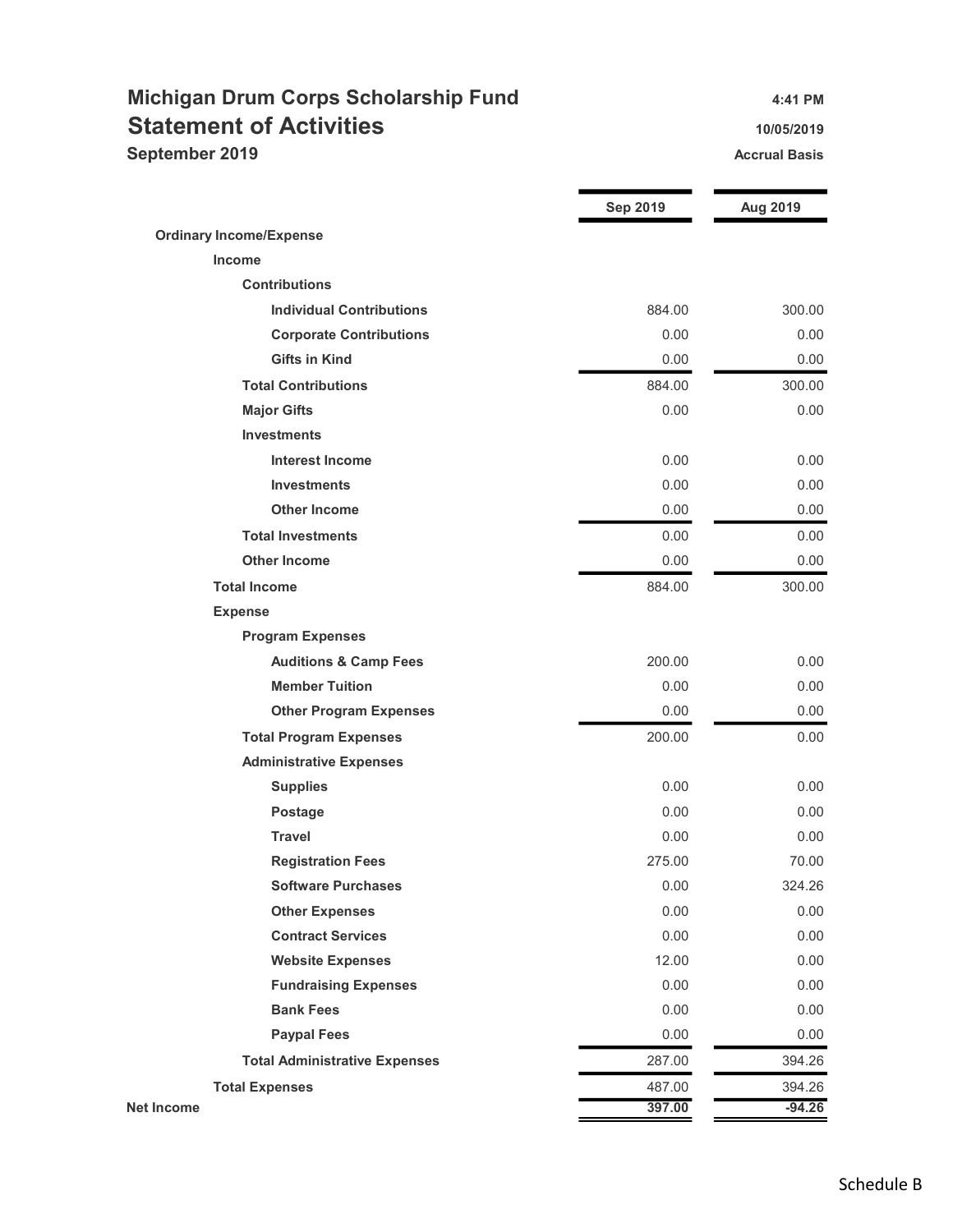| Michigan Drum Corps Scholarship Fund      | $4:41$ PM            |
|-------------------------------------------|----------------------|
| <b>Statement of Changes in Net Assets</b> | 10/05/2019           |
| As of September 30, 2019                  | <b>Accrual Basis</b> |

|                                                      | <b>Sep 2019</b> |
|------------------------------------------------------|-----------------|
| <b>Total Unrestricted Revenues</b>                   | 884.00          |
| <b>Net Assets Released from Restriction</b>          | 0.00            |
| <b>Total Unrestricted Expenses and Losses</b>        | $-487.00$       |
| <b>Increase in Unrestricted Net Assets</b>           | 397.00          |
|                                                      | 0.00            |
| <b>Donor Restricted Net Assets</b>                   | 0.00            |
| <b>Temporarily Restricted Net Assets</b>             | 0.00            |
| <b>Contributions</b>                                 | 0.00            |
| <b>Net Assets Released from Restriction</b>          | 0.00            |
| <b>Increase in Temporarily Restricted Net Assets</b> | 0.00            |
| <b>Permanently Restricted Net Assets</b>             | 0.00            |
| <b>Contributions</b>                                 | 0.00            |
| <b>Increase in Permanently Restricted Net Assets</b> | 0.00            |
| <b>Increase in Net Assets</b>                        | 397.00          |
| <b>Beginning Net Assets:</b>                         | 241.74          |
| <b>Ending Net Assets:</b>                            | 638.74          |